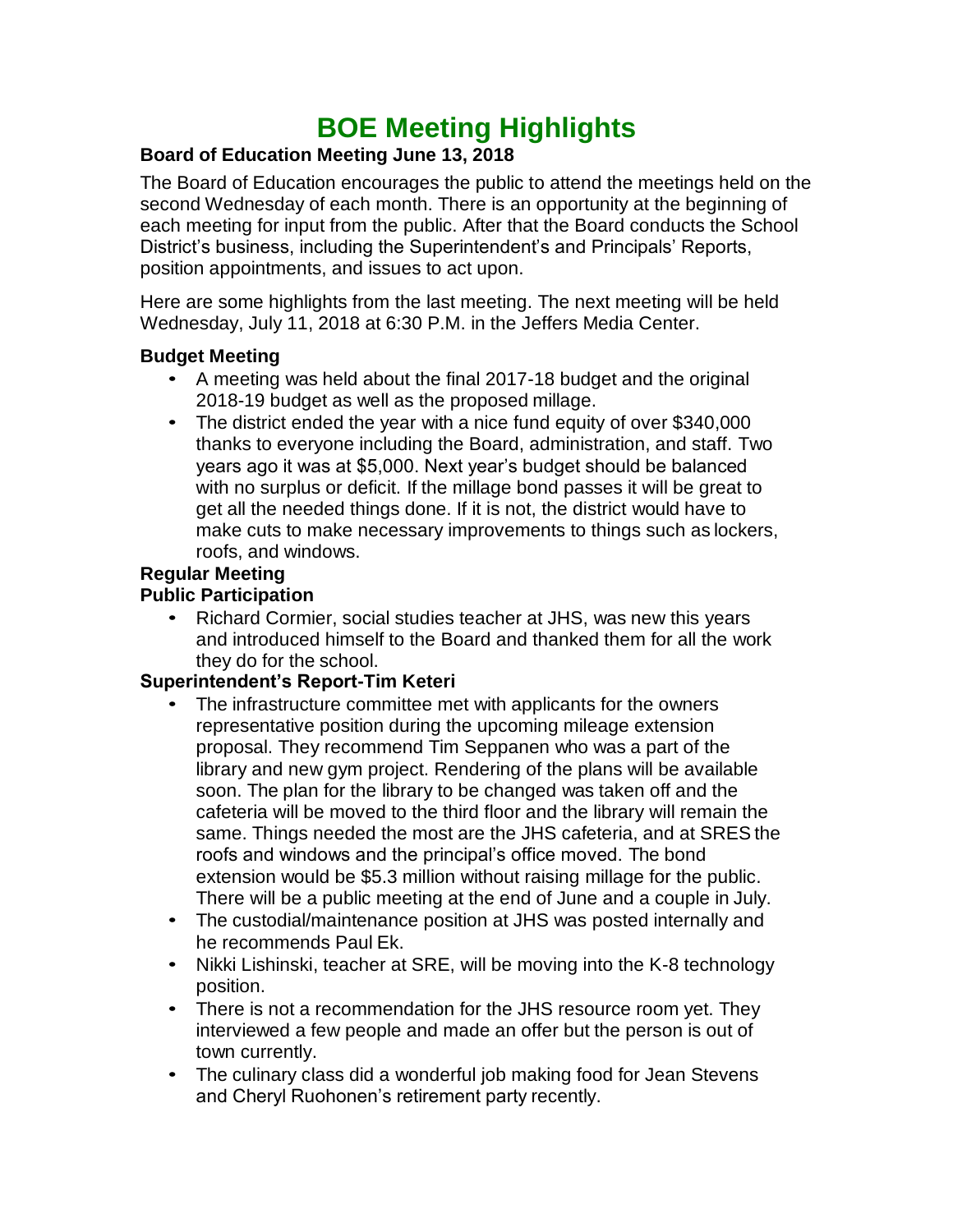- • He called two companies for summer cleaning bids. U.P. Janitorial had the less expensive bid.
- • The district will have to borrow from stated aid because of cash flow. This is normal.
- • The MEA is looking to decertify the support staff union. He is looking at options. He recommends the head cook position be privatized without offering insurance as it is a 180 day position.
- There are some NEOLA policy updates. Nothing regarding policies.

## **Principal's Report-Kim Harris, South Range Elementary**

- • The end of the year was fun but busy. Things went smoothly at Camp Nesbit. The picnic day at Twin Lakes was great.
- • It was great having Mr. Williams this year giving counseling support. He began the year with 3 hours a week but increased it by the end of the year. He met with 12 students and was a great resource. She hopes the school can continue having him.
- • The after school program this year was a great service for families. The two staff members worked well together and with the kids. She hopes the school can continue the program. When asked by the Board how it was funded it was mainly from a \$6000 donation from the Foundation. Mr. Keteri said it will be presented to the Foundation board again but if they choose not to, the district would not be able to budget for it.
- • There will be some professional development this summer. Sara Nordstrom, 1<sup>st</sup> grade teacher, and Joanne Feeley, resource room teacher, will be going downstate for a reading conference. Mande Lehto, 4-6 math teacher, and Jessica Schuett, 4-6 science teacher, will be going to Houston for a STEM inservice. The Health Committee, Mande Lehton, Laura Larson, Jess Schuett, Lori Geshel, and Mrs. Harris will be continuing with year 2 of their grant. They will all share things they learn at upcoming district inservices with the staff.
- • Nikki Lishinski is moving into the K-8 technology position. At first she was leery because great teachers like her are hard to find. She had four applicants she has interviewed in the past. She recommends Charley Heltunen, who taught 3<sup>rd</sup> grade for the district before, and that he will be great for the kids.

## **Principal's and Athletic Report-Steve Lishinski, Jeffers High School**

- The year went by quick.
- • There will be a lot of professional development this summer. Himself, Mr. Cormier, social studies teacher, Ms. Raether, English/German teacher, and Mr. Kilpela, science teacher, are taking classes at NMU. Mrs. Pera, science/math teacher is in a science program for middle school and going to Chicago for a math conference. Mr. Palosaari, science teacher, is also in the science program for middle school and is taking classes at MTU.
- • He recommends hiring Sienna Jaehnig for the English position. They had 7 candidates and interviewed 5. She was a quality applicant that will fit the needs of the district.
- • Hopefully he will have a recommendation for the special education position by the next meeting.